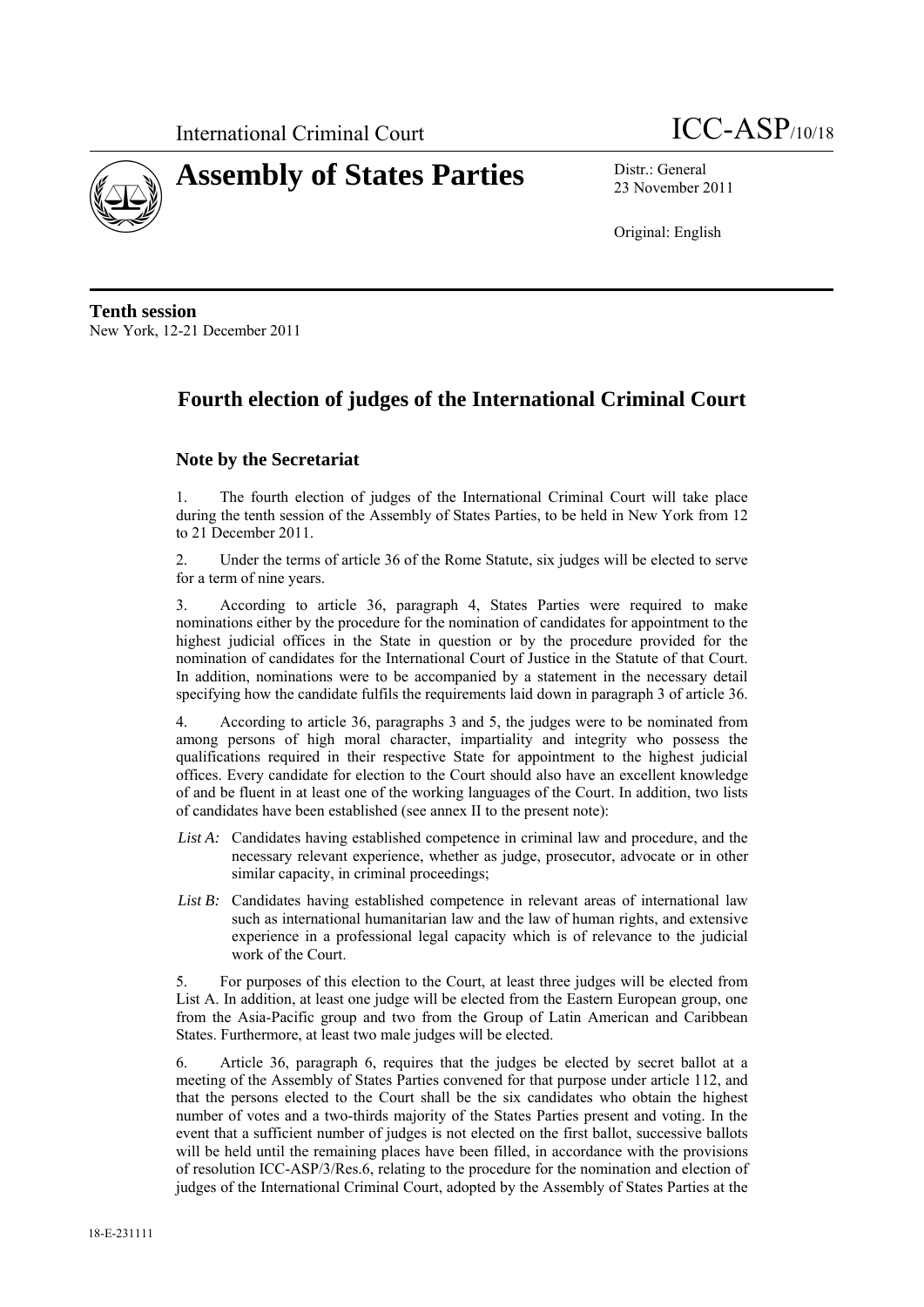6th plenary meeting of its third session, on 10 September 2004, and amended by resolution ICC-ASP/5/Res.5, adopted by the Assembly at the 9th plenary meeting of its resumed fifth session, on 1 February 2007.

7. Under the terms of article 36, paragraphs 7 and 8, no two judges may be nationals of the same State, and the States Parties shall, in the selection of judges, take into account the need, within the membership of the Court, for the representation of the principal legal systems of the world; equitable geographical representation; and a fair representation of female and male judges. In addition, States Parties are required to take into account the need to include judges with legal expertise on specific issues, including, but not limited to, violence against women or children.

8. In accordance with paragraph 13 of resolution ICC-ASP/3/Res.6, the nomination period was opened on 13 June 2011, by a decision of the Bureau of the Assembly of States Parties, and closed on 2 September 2011. The nomination period was initially opened for 12 weeks. In accordance with paragraph 11 of the same resolution, the President of the Assembly extended the nomination period once, for two weeks. Nineteen nominations were received by the closing date of 16 September 2011.

9. As required by paragraph 8 of the same resolution, the Secretariat of the Assembly of States Parties placed the nominations of candidates for judges, together with the accompanying statements referred to in article 36 of the Statute and other supporting documentation on the Internet web site of the International Criminal Court<sup>1</sup> as soon as they were received.

10. In accordance with paragraph 9 of resolution ICC-ASP/3/Res.6, a list in the English alphabetical order of all persons nominated, with accompanying documents, is contained in annex I to the present note (see ICC-ASP/10/18/Add.1). Three additional lists are provided in further annexes containing the names of the candidates organized according to List A or B (annex II), by regional group (annex III) and by gender (annex IV).

11. The procedure to be followed for the election of judges is laid down in paragraphs 15 to 25 of resolution ICC-ASP/3/Res.6.

12. A guide for the fourth election of judges is contained in document ICC-ASP/10/19.

l

<sup>&</sup>lt;sup>1</sup> http://www.icc-cpi.int, under Assembly of States Parties.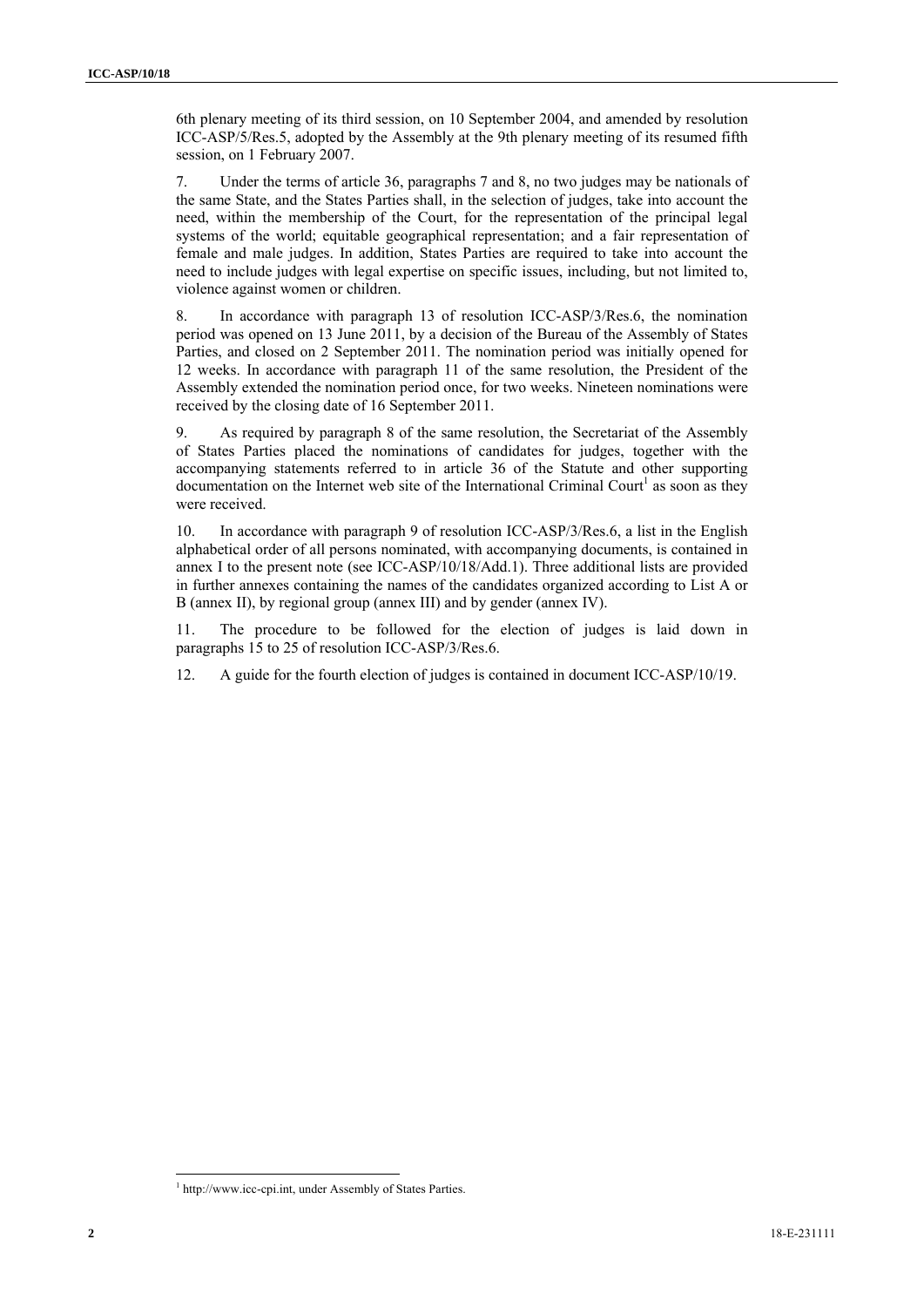## **Annex I**

## **Alphabetical list of candidates (with statements of qualifications)**

*[see ICC-ASP/10/18/Add.1]* 

## **Annex II**

## **List of candidates organized according to Lists A and B**

| List A |                                 | List B |                             |
|--------|---------------------------------|--------|-----------------------------|
| 1.     | BANKOLE THOMPSON, Rosolu John   | 1.     | CZAPLIŃSKI, Władysław       |
| 2.     | BEL HAJ HAMOUDA, Ajmi           | 2.     | DEFENSOR-SANTIAGO, Miriam   |
| 3.     | <b>BOOLELL Vinod</b>            | 3.     | URBINA ORTEGA Jorge Antonio |
| 4.     | BRIA, Modeste-Martineau         |        |                             |
| 5.     | CARMONA, Anthony Thomas Aquinas |        |                             |
| 6.     | CATHALA, Bruno                  |        |                             |
| 7.     | CIFUENTES MUÑOZ, Eduardo        |        |                             |
| 8.     | EBOE-OSUJI, Chile               |        |                             |
| 9.     | FREMR, Robert                   |        |                             |
| 10.    | HERRERA CARBUCCIA, Olga Venecia |        |                             |
| 11.    | KAM, Gberdao Gustave            |        |                             |
| 12.    | LAYNEZ POSTISEK, Javier         |        |                             |
| 13.    | MINDUA, Antoine Kesia-Mbe       |        |                             |
| 14.    | MORRISON, Howard                |        |                             |
| 15.    | NOUHOU Hamani Mounkaila         |        |                             |
| 16.    | SERGHIDES, George A             |        |                             |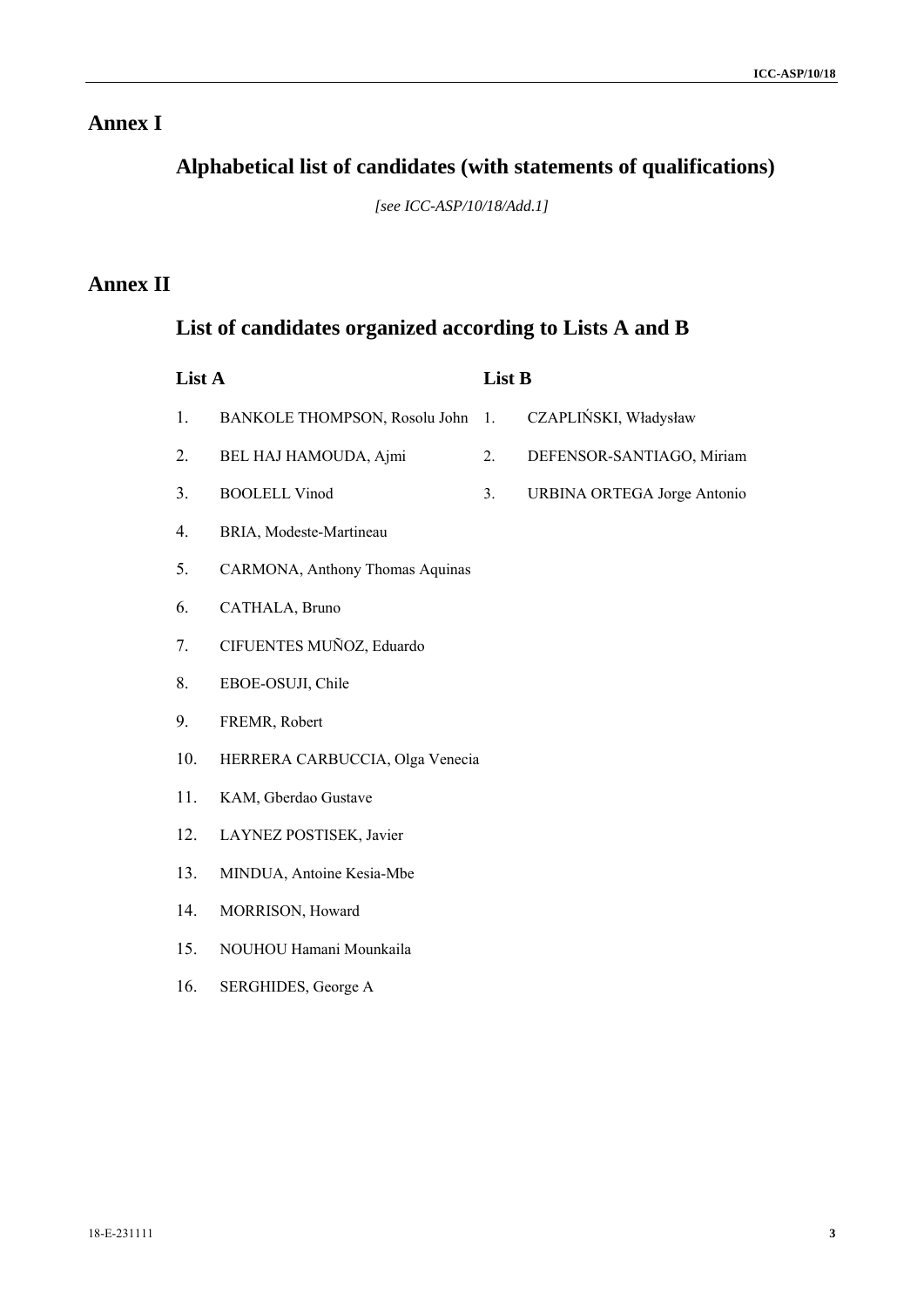### **Annex III**

### **List of candidates organized by regional group**

#### **Group of African States**

- 1. BANKOLE THOMPSON, Rosolu John (Sierra Leone)
- 2. BEL HAJ HAMOUDA, Ajmi (Tunisia)
- 3. BOOLELL, Vinod (Mauritius)
- 4. BRIA, Modeste-Martineau (Central African Republic)
- 5. EBOE-OSUJI, Chile (Nigeria)
- 6. KAM, Gberdao Gustave (Burkina Faso)
- 7. MINDUA, Antoine Kesia-Mbe (Democratic Republic of the Congo)
- 8. NOUHOU Hamani Mounkaila (Niger)

#### **Group of Asia-Pacific States**

- 1. DEFENSOR-SANTIAGO, Miriam (Philippines)
- 2. SERGHIDES, George A (Cyprus)

#### **Group of Eastern European States**

- 1. CZAPLIŃSKI, Władysław (Poland)
- 2. FREMR, Robert (Czech Republic)

#### **Group of Latin American and Caribbean States**

- 1. CARMONA, Anthony Thomas Aquinas (Trinidad and Tobago)
- 2. CIFUENTES MUÑOZ, Eduardo (Colombia)
- 3. HERRERA CARBUCCIA, Olga Venecia (Dominican Republic)
- 4. LAYNEZ POTISEK, Javier (Mexico)
- 5. URBINA ORTEGA, Jorge Antonio (Costa Rica)

#### **Group of Western European and other States**

- 1. CATHALA, Bruno (France)
- 2. MORRISON, Howard (United Kingdom of Great Britain and Northern Ireland)